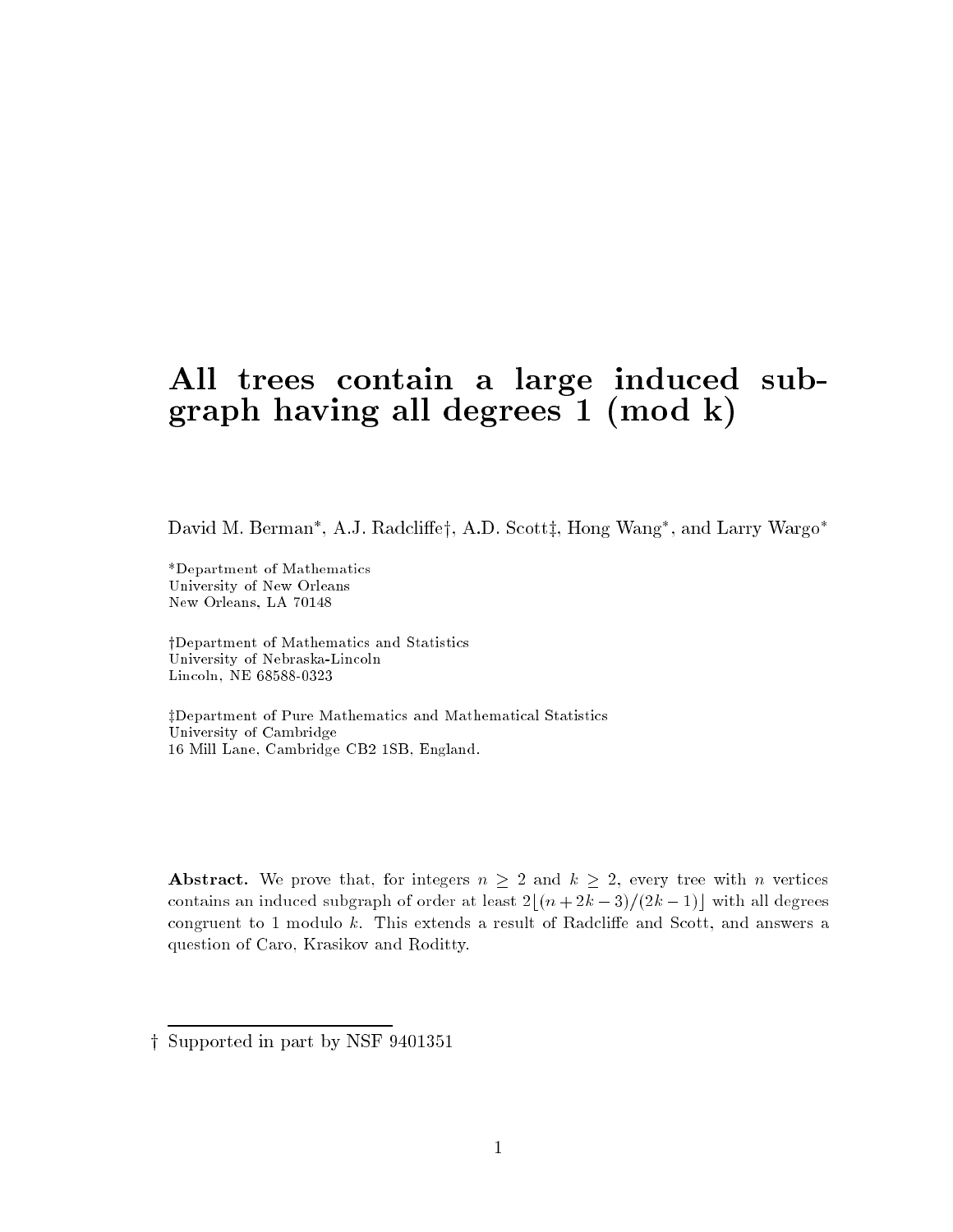## x1. Introduction

An old result of Gallai (see [3], Problem 5.17) asserts that for every graph G there is a vertex partition  $V(G) = V_1 \cup V_2$  such that the induced subgraphs  $G[V_1]$  and  $G[V_2]$  have all degrees even; it follows immediately that every graph of order n has an induced subgraph with all degrees even with order at least  $n/2$ . Given a graph G, it is natural to ask for the maximal order  $f_2(G)$  of an induced subgraph of G with all degrees odd. It has been conjectured (see  $[1]$ ) that there is a constant  $c > 0$  such that every graph G without isolated vertices satisfies  $f_2(G) \geq c|G|$ . Let  $f_2(n) = \min\{f_2(G) : |G| = n \text{ and } \delta(G) \geq 1\}$ . Caro [1] proved  $f_2(n) \geq c\sqrt{n}$ , for  $n \geq 2$ , and Scott [6] proved that  $f_2(n) \geq n/900 \log n$ .

The conjecture has been proved for some special classes of graph (see [1], [6]). Caro, Krasikov and Roditty [2] proved a result for trees and conjectured a better bound. Radcliffe and Scott [4] proved the best possible bound,

$$
f_2(T) \ge 2\left\lfloor \frac{|T|+1}{3} \right\rfloor,
$$

for every tree  $T$ .

In this paper we consider trees but address the more general problem of determining  $f_k(T)$ , the maximal order of an induced subgraph of T with all degrees congruent to 1 mod k. This problem was raised by Caro, Krasikov and Roditty [2], who proved that

$$
f_k(T) \ge \frac{2(|T|-1)}{3k}
$$

for every tree  $T$ , and conjectured that

$$
f_k(T) \ge \frac{|T| + 2k - 4}{k - 1}.
$$

This conjecture is not correct however. Here we prove the following best possible bound.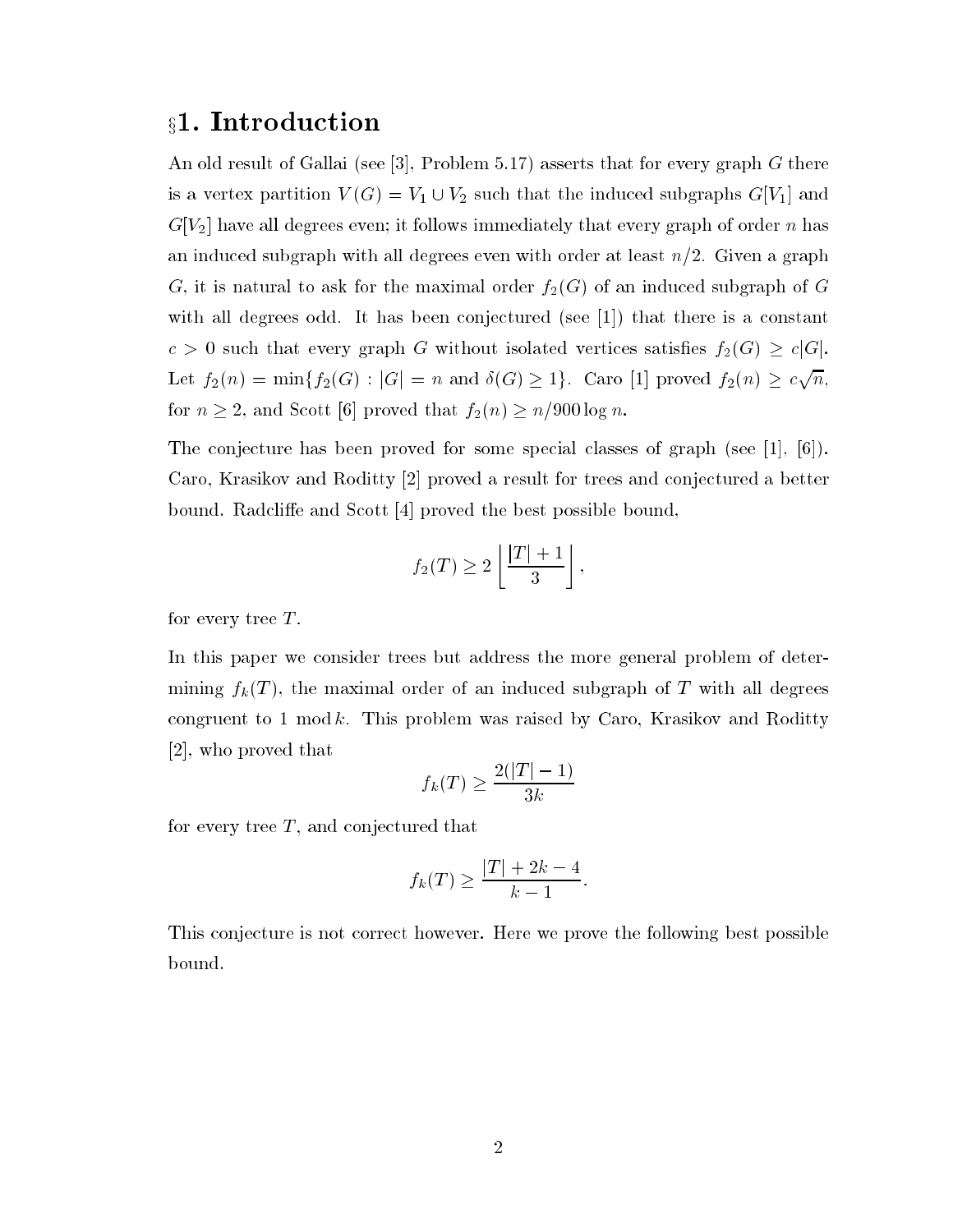**Theorem 1.** For every tree T and every integer  $k \geq 2$  there is a set  $S \subset V(T)$ such that

$$
|S| \ge 2\left\lfloor \frac{|T| + 2k - 3}{2k - 1} \right\rfloor
$$

and  $|\Gamma(x) \cap S| \equiv 1(mod k)$  for every  $x \in S$ . This bound is best possible for all values of  $|T|$ .

We remark that, for  $k = 2$ , this is the result of Radcliffe and Scott [4] mentioned above; this theorem therefore generalizes that result. Further results concerning induced subgraphs mod  $k$  can be found in [5].

## §2. Proof of Theorem 1

In this section we give a proof of Theorem 1. The result for  $k = 2$  is proved in [4]; we may therefore assume that  $k \geq 3$ .

We begin by showing that the asserted bound is best possible. Let  $S_a$  be a star with  $a + 1$  vertices (i.e. the central vertex has degree a), and let  $C_{a,b}$  be the graph obtained by taking an  $S_{a-1}$  and an  $S_{b-1}$ , and joining their centres by an edge (thus  $C_{a,b}$  is a rather short caterpillar with  $a + b$  vertices). It is immediate to check that, for  $a, b \leq k$ , the graph  $C_{a,b}$  is extremal for the theorem. Larger extremal examples can be obtained by taking  $C_{a,b}$  (with  $a,b \leq k$ ) together with any number of copies of  $C_{k,k}$  and identifying one endvertex from each graph.

We turn now to the proof that the lower bound holds. Define

$$
f(n) = 2\left\lfloor \frac{n+2k-3}{2k-1} \right\rfloor.
$$
 (1)

For a tree T, we say that  $S \subset V(T)$  has good degrees in T if the subgraph of T induced by S has all degrees congruent to 1 mod k, and that S is good in T if S has good degrees in T and  $|S| \ge f(|T|)$ .

We use a similar approach to that used in  $[4]$ . We suppose that T is a minimal counterexample to the assertion of Theorem 1; it is readily checked that  $\dim(T)$ 4. Let  $W_0$  be the set of endvertices of  $T,$  let  $W_1$  be the set of endvertices of  $T \setminus W_0$ and let  $W_2$  be the set of endvertices of  $T \setminus (W_0 \cup W_1)$ . For  $i = 0, 1, 2$  and  $v \in V(T)$ , let  $\Gamma_i(v) = \Gamma(v) \cap W_i$  and let  $d_i(v) = |\Gamma_i(v)|$ .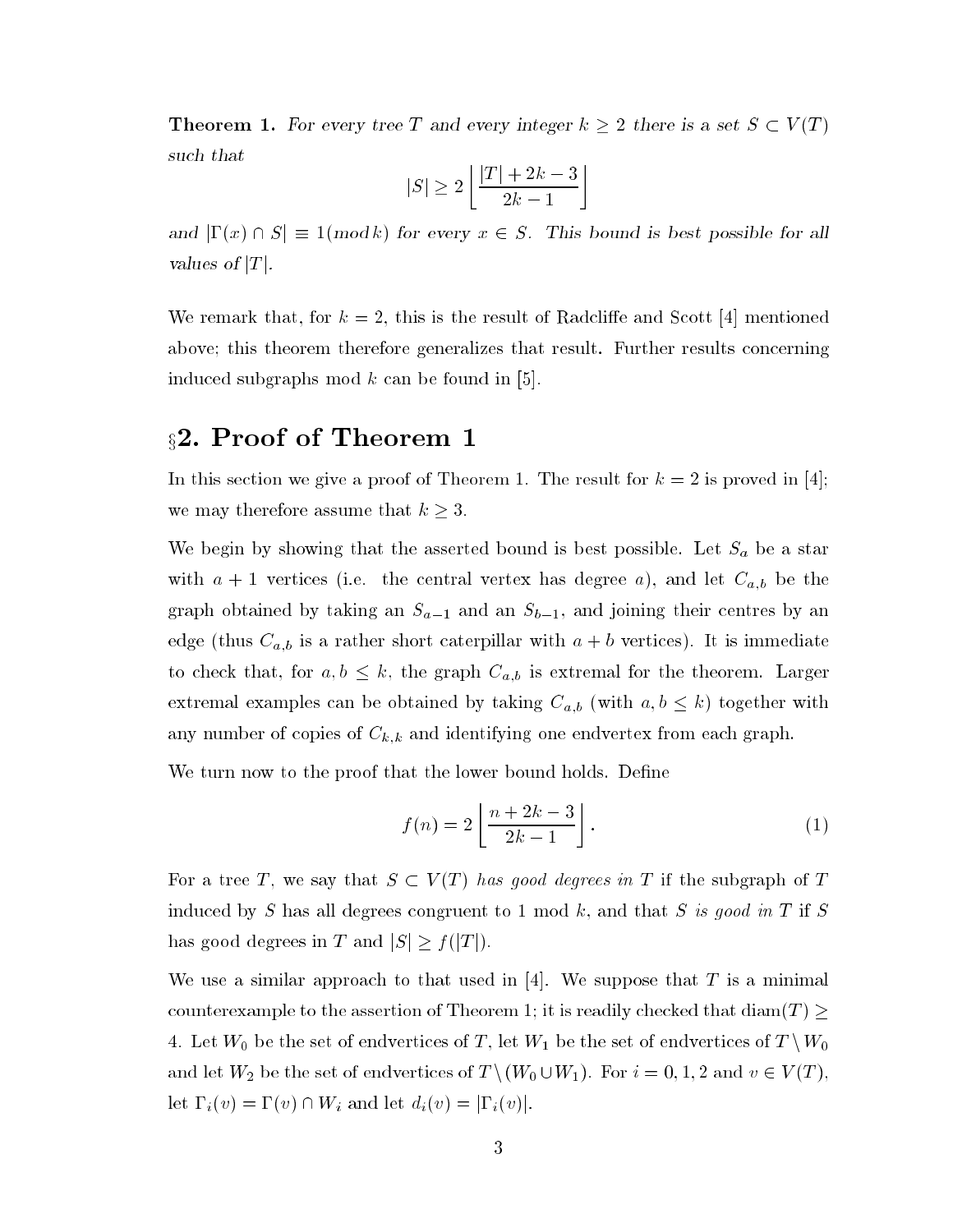We begin with two lemmas giving general useful facts about  $f_k$  and  $f$ . The lemmas which follow tighten our grip on the structure of  $T$  until it is squeezed out of existence.

**Lemma 2.** For positive integers n and  $a_1, \ldots, a_n$ , we have

$$
\sum_{i=1}^{n} f(a_i) \ge f\left((\sum_{i=1}^{n} a_i) - n + 1\right).
$$

 $\Box$ 

Proof. Straightforward calculation.

**Lemma 3.** For all  $a > k$  we have  $f_k(S_a) \ge f(|S_a| + k) + 2$ . For  $1 \le a \le k - 1$  we have  $f_k(S_a) = 2 \ge f(|S_a| + k)$ . Also  $f_k(S_k) = 2 = f(|S_k| + k - 1) = f(2k)$ .

**Proof.** Follows easily from  $f_k(S_a) = k\lfloor (a-1)/k \rfloor + 2$  and (1), since  $|S_a| = a + 1$ .  $\Box$ 

**Lemma 4.** Suppose that  $x \in W_2$  and set  $a = d_0(x)$ ,  $b = d_1(x)$  and  $c = |\{v \in W_2 : v \in W_1\}|$  $\Gamma_1(x) : d_0(v) = k$ . Then

$$
b(k-1) \le a + c.
$$

Moreover, if  $b(k-1) = a + c$  then  $d_0(v) \leq k$  for all  $v \in \Gamma_1(x)$ .

**Proof.** Suppose that  $b(k - 1) > a + c$ . Write  $\Gamma_0(x) = \{v_1, v_2, \ldots, v_a\}$  and  $\Gamma_1(x) = \{w_1, w_2, \ldots, w_b\}.$  Renumbering the  $w_i$  if necessary, we may suppose that  $w_1, w_2, \ldots, w_c$  have  $d_0(w_i) = k$ . Let  $T_i$  be the component of  $T \setminus x$  containing  $w_i$   $(i = 1, 2, \ldots, b)$  and let T' be the 'large' portion remaining. Simply by looking for a good subset S which does not contain  $x$  and using Lemmas 2 and 3, we see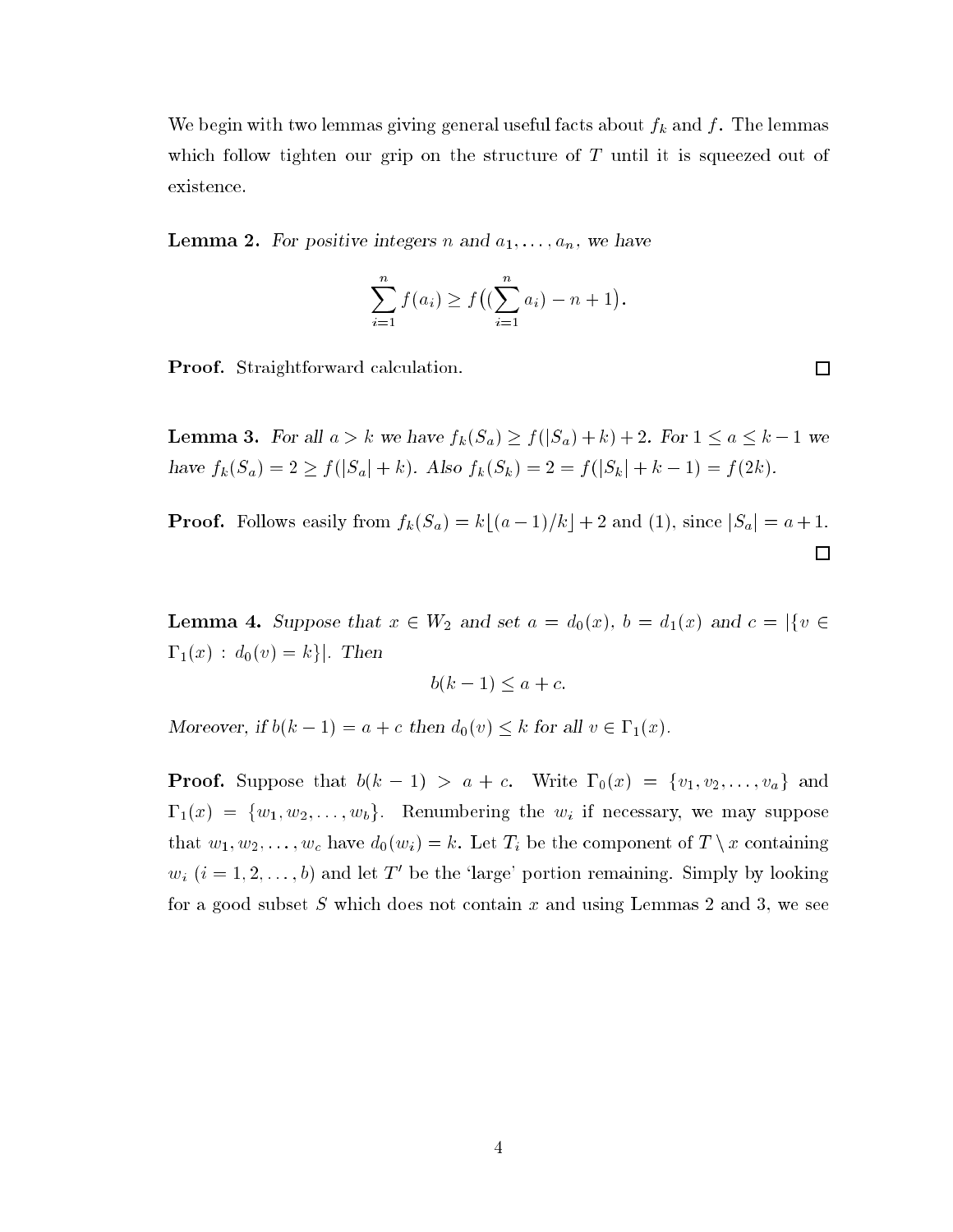that

$$
f_k(T) \ge f_k(T') + \sum_{i=1}^b f_k(T_i)
$$
  
=  $f_k(T') + cf_k(S_k) + \sum_{i=c+1}^b f_k(T_i)$   
 $\ge f(|T'|) + cf(|S_k| + k - 1) + \sum_{i=c+1}^b f(|T_i| + k)$   
 $\ge f\left(|T'| + 2ck + \left(\sum_{i=c+1}^b |T_i|\right) + (bk - c) - b\right)$   
=  $f(|T| - a - 1 + b(k - 1) - c),$ 

since  $|T| = |T'| + c(k+1) + \sum_{i=c+1}^{b} |T_i| + a + 1$ . Since, by assumption,  $b(k-1)$ 1) –  $a - c - 1 \ge 0$  we have  $f_k(T) \ge f(|T|)$ , a contradiction. (Recall that T was supposed to be a minimal counterexample to the theorem.)

Furthermore, if we have the equality  $b(k - 1) = a + c$ , then it must be that  $d_0(w_i) \leq k-1$  for  $i = c+1, \ldots, b$ , for otherwise some  $T_i$  has  $f_k(T_i) \geq f(|T_i|+k)+2$ (which again gives  $f_k(T) \ge f(|T|)$ ).  $\Box$ 

**Lemma 5.** If  $x \in W_2$  then  $d_0(x) \leq k - 1$ . In fact if  $y \in \Gamma_1(x)$  then

$$
d_0(y) < k \Rightarrow d_0(x) \leq k - 1
$$

and

$$
d_0(y) \ge k \Rightarrow d_0(x) \le k - 2.
$$

**Proof.** We begin by proving the first half of the assertion. Suppose on the contrary that  $x \in W_2$ ,  $y \in \Gamma_1(x)$ ,  $d_0(x) \geq k$  and  $d_0(y) < k$ . Let A be any set of k vertices from  $\Gamma_0(x)$  and let z be any element of  $\Gamma_0(y)$ . Set  $V_0 = A \cup \Gamma_0(y)$ , so  $|V_0| \leq 2k - 1$ . We can find a good subset S' in  $T' = T \setminus V_0$ ; let

$$
S = \begin{cases} S' \cup A & x \in S' \\ S' \cup \{z, y\} & x \notin S'. \end{cases}
$$

Note that if  $x \notin S'$  then also  $y \notin S'$ . Clearly S has good degrees in T. Furthermore, we have

$$
|S| \ge |S'| + 2 \ge f(|T'|) + 2 = f(|T'| + 2k - 1) \ge f(|T|).
$$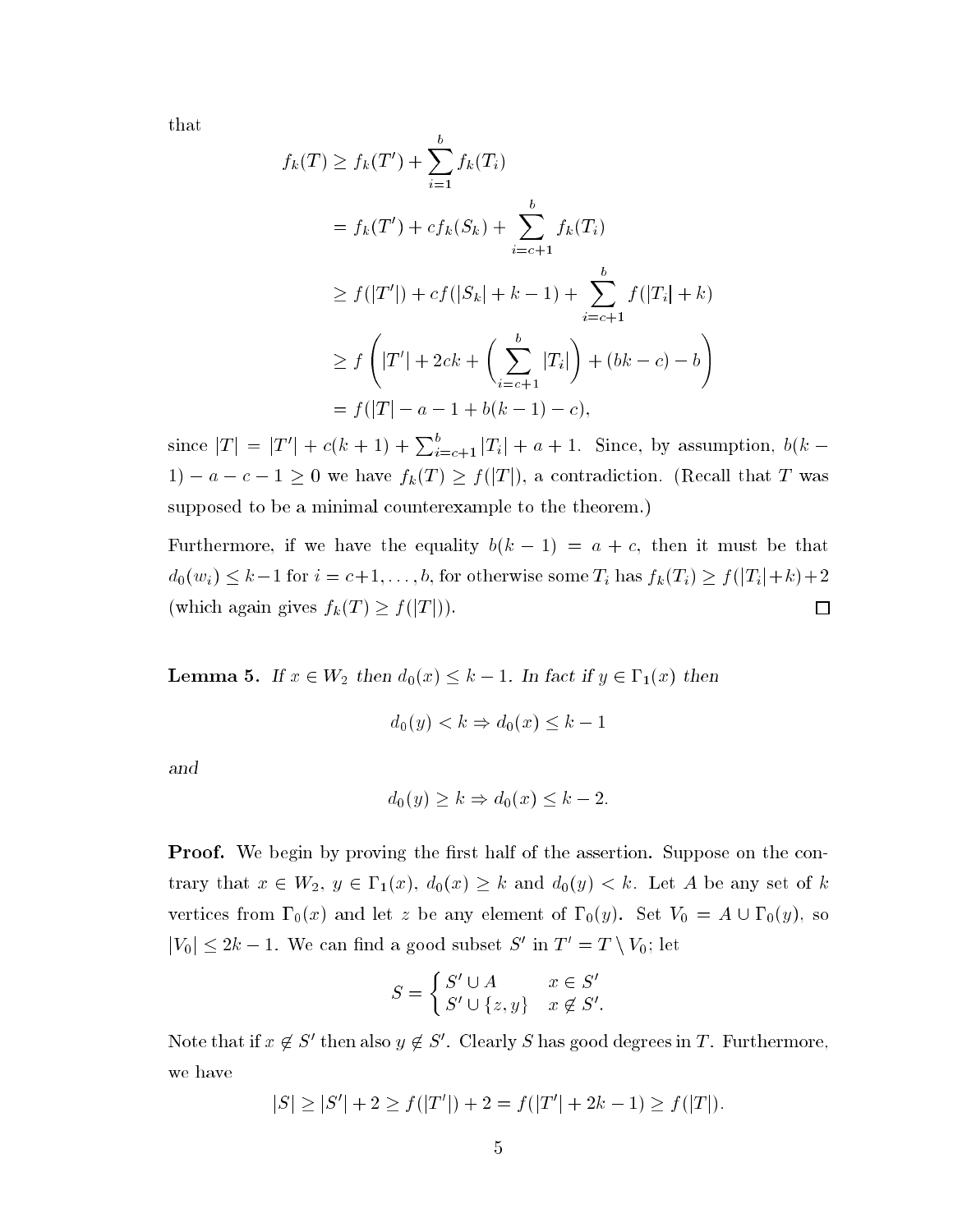Thus  $S$  is good in  $T$ , which is a contradiction.

For the second half of the assertion, let us assume that  $x \in W_2$ ,  $y \in \Gamma_1(x)$ ,  $d_0(x) > k - 2$  and  $d_0(y) \geq k$ . We show that this leads to a contradiction.

Let A be any set of  $(k-1)$  vertices from  $\Gamma_0(x)$ , let B be any set of k vertices from  $\Gamma_0(y)$ , and let z be any element of B. Let  $V_0 = A \cup B$ , so  $|V_0| = 2k - 1$ , and let  $T' = T \setminus V_0$ . If S' is a good subset of T' then S is a good subset of T, where

$$
S = \begin{cases} S' \cup B & y \in S' \\ S' \cup A \cup B \cup \{y\} & y \notin S', x \in S' \\ S' \cup \{y, z\} & x, y \notin S' \end{cases}
$$

This is a contradiction, and we are done.

**Lemma 6.** If  $x \in W_2$  then  $d_0(x) = k - 2$  and  $d_1(x) = 1$ . Furthermore,  $d_0(y) = k$ , where y is the unique element of  $\Gamma_1(x)$ .

**Proof.** Using the notation of Lemma 4, set  $a = d_0(x)$ ,  $b = d_1(x)$  and  $c = |\{v \in \mathbb{R}^d : |v| \leq 1\}|$  $\Gamma_1(x) : d_0(v) = k$ . It follows from Lemma 5 that  $a \leq k - 1$ , and from Lemma 4 we have  $b(k-1) \le a + c$ . If  $a < k-2$  this inequality has no solutions (since  $b > 0$ and  $0 \leq c \leq b$ . If  $a = k - 2$  then we get

$$
(b-1)(k-1) \le c-1,\tag{2}
$$

while if  $a = k - 1$  then

$$
(b-1)(k-1) \le c. \tag{3}
$$

The only solution of (2) is  $b = c = 1$ , which is what was claimed. In (3), however, for  $a = k - 1$ , there are more possibilities. Let us first consider the general case when  $b = 1$ , and so  $\Gamma_1(x) = \{y\}$ , say. Suppose that  $d_0(y) \neq k$ , and so  $c = 0$ . Thus we have equality in (3), and it follows from Lemma 4 that  $d_0(y) \leq k$ . Therefore we have  $b = 1$ ,  $d_0(x) = k - 1$  and  $d_0(y) \leq k - 1$ . Set  $V_0 = \Gamma_0(x) \cup \Gamma_0(y) \cup \{y\}$ . Now  $|V_0| \leq 2k-1$  and by the minimality of T we can find a good subset S' in the tree  $T' = T \setminus V_0$ . Let z be any element of  $\Gamma_0(y)$  and set

$$
S = \begin{cases} S' \cup y \cup \Gamma_0(x) & x \in S' \\ S' \cup \{y, z\} & \text{otherwise.} \end{cases}
$$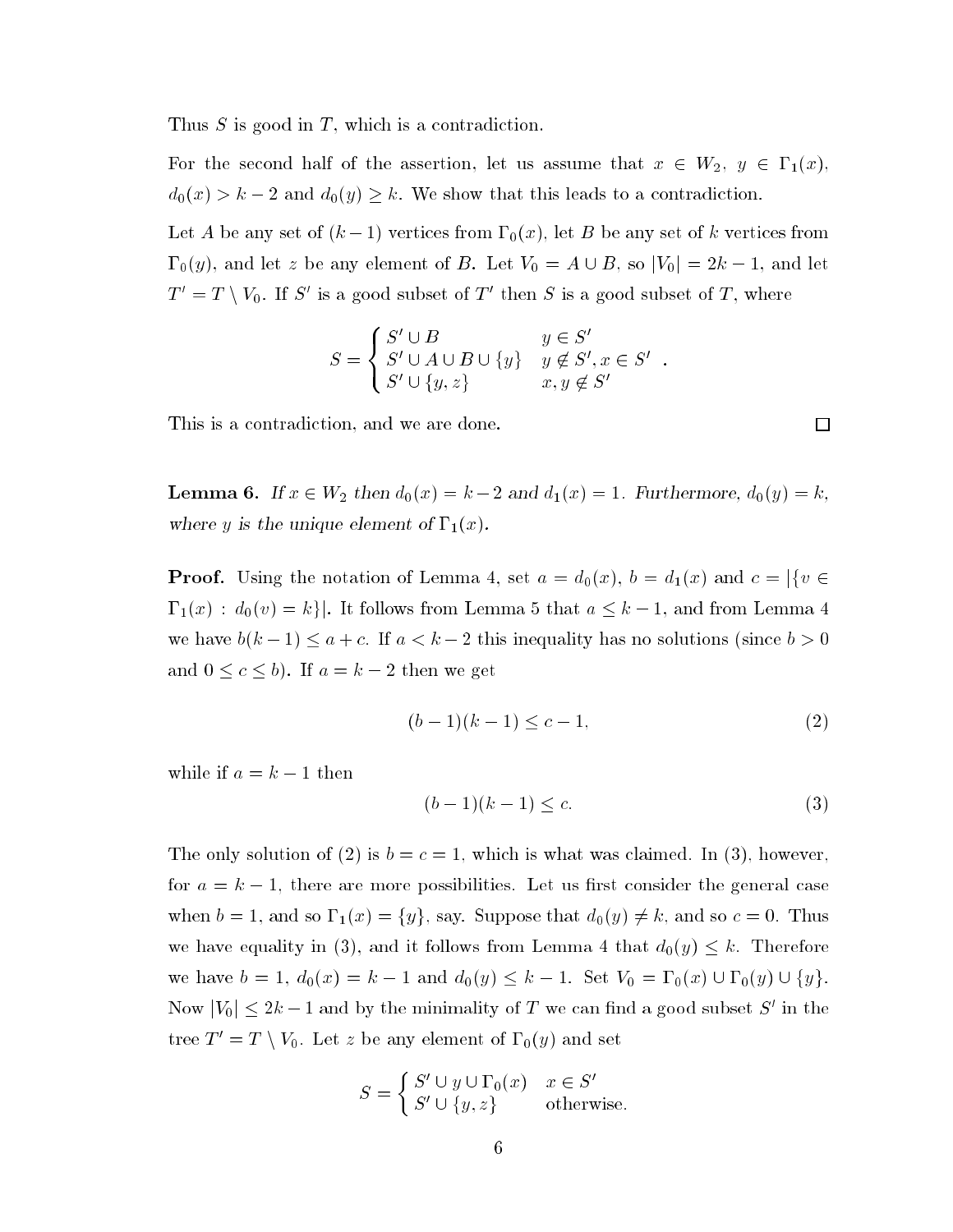S is good in T, which is a contradiction. Therefore we must have  $d_0(y) = k$ , as asserted.

If  $b \neq 1$ , the only possibility is the special case  $a = b = c = 2$  and  $k = 3$ . Let  $y_1$  and  $y_2$  be the two elements of  $\Gamma_1(x)$ , pick  $z_1$  and  $z_2$  with  $z_i \in \Gamma_0(y_i)$  and pick  $w \in \Gamma_0(x)$ . Set  $V_0 = \Gamma_0(x) \cup \{y_1, y_2\} \cup \Gamma_0(y_1) \cup \Gamma_0(y_2)$ , so  $|V_0| = 10$ . There is some set  $S' \subset T \setminus V_0$  which is good in  $T \setminus V_0$ . Set

$$
S = \begin{cases} S' \cup (V_0 \setminus \{w\}) & x \in S' \\ S' \cup \{y_1, z_1, y_2, z_2\} & x \notin S'. \end{cases}
$$

Then S has good degrees in T and  $|S| \geq |S'| + 4 \geq f(|T| - 10) + 4 = f(|T|)$ . Thus  $S$  is good in  $T$ , which is a contradiction.

So far we have proved that if  $a = k - 1$  then  $b = 1$  and  $d_0(y) = k$ ; but this contradicts Lemma 5. The only remaining possibility is that asserted in the lemma.

We are now ready to finish the proof of Theorem 1. Lemma 6 has given us a great deal of information about the neighbourhood of any  $x \in W_2$ . Now let  $x_0x_1x_2...x_m$  be a path in T of maximal length. Since  $\text{diam}(T) \geq 4$  we know that  $m \ge 4$  and  $x_i \in W_i$ , for  $i = 0, 1, 2$ .

We split the proof into cases according to whether  $d_0(x_3) = 0$  or not.

If  $d_0(x_3) = 0$  then we shall find a large good subset in each component of  $T \setminus x_3$ . These components consist of: some number, possibly zero, of stars (coming from elements of  $\Gamma_1(x_3)$ ; at least one copy of  $C_{k-1,k+1}$ , one for each element of  $\Gamma_2(x_3)$ ; and the rest of the tree, say T'. Let S' be a good subset of T'. From each star  $T''$ we can pick a good subset of size at least  $2|T''|/(2k-1)$  and from each caterpillar we can pick a good subset of size  $k + 2$ . Because of the form of f we simply need to ensure that the good subsets we find have total size at least  $2|T \setminus T'|/(2k-1)$ . This is clearly achieved in the stars, and more than achieved in the caterpillars, with enough spare to account to  $x_3$ . Thus the union of S' with these smaller good subsets is a good subset of  $T$ .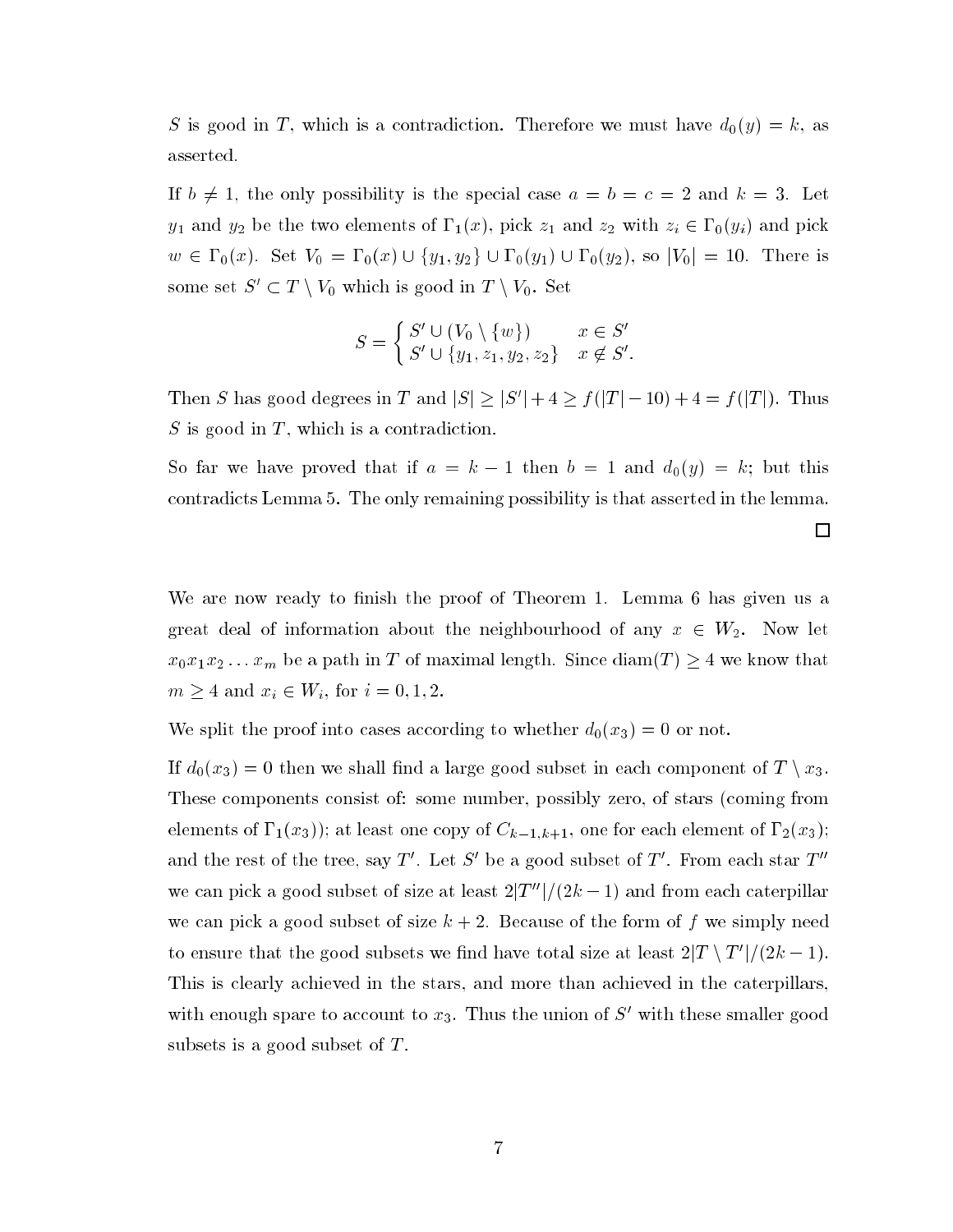If  $d_0(x_3) > 0$  then we use a slightly different approach. Let v be an element of  $\Gamma_0(x_3)$  and consider  $V_0 = \Gamma_0(x_1) \cup \Gamma_0(x_2) \cup \{v\}$ . Note that  $|V_0| = 2k - 1$ . Let S' be a good subset of  $T' = T \setminus V_0$  and let

$$
S = \begin{cases} S' \cup \Gamma_0(x_1) & x_1, x_2 \in S' \\ S' \bigtriangleup \{v, x_0, x_1, x_2\} & x_2 \in S', x_1 \notin S' \\ S' \cup \{x_0, x_1\} & x_1, x_2 \notin S' \end{cases}
$$

Then S has good degrees in T and

$$
|S| \ge |S'| + 2 \ge f(|T'|) + 2|V_0|/(2k - 1) = f(|T|).
$$

Therefore S is good in T, which contradicts the claim that T is a counterexample to the theorem. We have therefore proved Theorem 1.  $\Box$ 

The problem of determining for a tree T the largest  $S \subset V(T)$  such that  $T[S]$  has all degrees congruent to 0 modulo  $k$  is equivalent to the problem of determining the largest independent set. It would, however, be interesting to give bounds on the size of the largest  $S \subset V(T)$  such that all vertices in  $S[T]$  have either degree 1 or degree congruent to 0 modulo k.

In general, for graphs with minimal degree sufficiently large, it would also make sense to ask for bounds on the size of the largest induced subgraph with all degrees congruent to i modulo k, where  $0 \le i \le k$ .

## References

- [1] Y. Caro, On induced subgraphs with odd degrees,  $Discrete \text{ Math } 132$  (1994), 23–28.
- [2] Y. Caro, I. Krasikov and Y. Roditty, On induced subgraphs of trees with restricted degrees, *Discrete Math* 125 (1994), 101-106.
- [3] L. Lovász, *Combinatorial Problems and Exercises*, North-Holland, Amsterdam, 1979, 551pp.